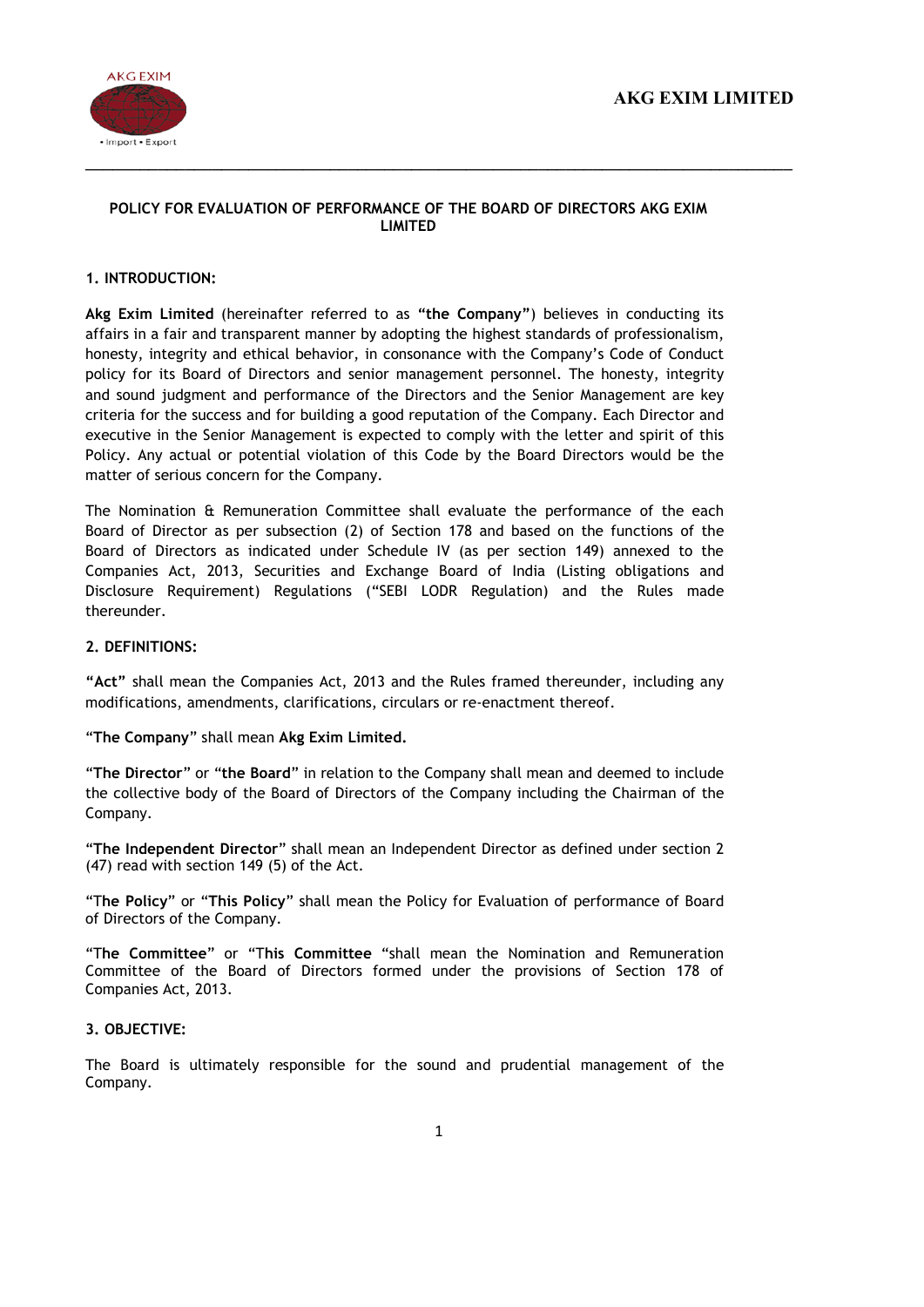

Performance evaluation is the process of both formally and informally providing feedback about an individual's implementation of his / her responsibilities. The Object of this policy is to formulate procedures and also to prescribe and lay down the criteria to evaluate the performance of the entire Board of the Company.

# 4. VARIOUS KINDS OF PERFORMANCE EVALUATION:

# A. EVALUATION OF THE PERFORMANCE:

The Committee shall evaluate the performance of each Director and Senior Management of the Company on the basis of the criteria of Evaluation and rating of Performance as per clause 6 and 7 of this Policy.

Based on the performance evaluation of each and every Director and Senior Management of the Company, the Committee shall provide the ratings based on each criteria and subcriteria. The detail process of evaluation and ratings thereon are mentioned in the clause 6 and 7 of this policy respectively.

Evaluation of Independent Director shall be carried on by the entire Board in the same way as it is done for the Executive Directors of the Company except the Director getting evaluated.

## B. EFFECTIVENESS OF THE BOARD:

Based on the ratings given by the Nomination & Remuneration Committee to each Director, the overall effectiveness of the Board shall be measured and accordingly the Board shall decide the Appointments, Re-appointments and Removal of the non-performing Directors of the Company.

#### 5. SEPARATE MEETING FOR EVALUATION OF PERFORMANCE OF BOARD MEMBERS:

Evaluation of the Executive Directors of the Company shall be carried out by entire Board except the Director being evaluated. The meeting for the purpose of evaluation of performance of Board Members shall be held at least once in a year and the Company shall disclose the criteria laid down by the Nomination and Remuneration Committee for performance evaluation on its web site for the reference and also in the Annual Report of the Company.

## 6. CRITERIA FOR EVALUATION OF PERFORMANCE:

The Nomination and Remuneration Committee has laid down the criteria for evaluation of performance of Independent Directors and the Board specified in Annexure – 1 (Board Member Feedback).

## 7. PROCEDURE TO RATE THE PERFORMANCE:

Based on evaluation criteria, the Nomination & Remuneration Committee and the Board shall rate the performance of the each and every Director.

The performance rating shall be given within minimum 1 and maximum 10 categories, the rating 1being least effective and 10 being most effective. Based on the rating of performance the Board can decide the strategy to extend or continue the term of appointment or to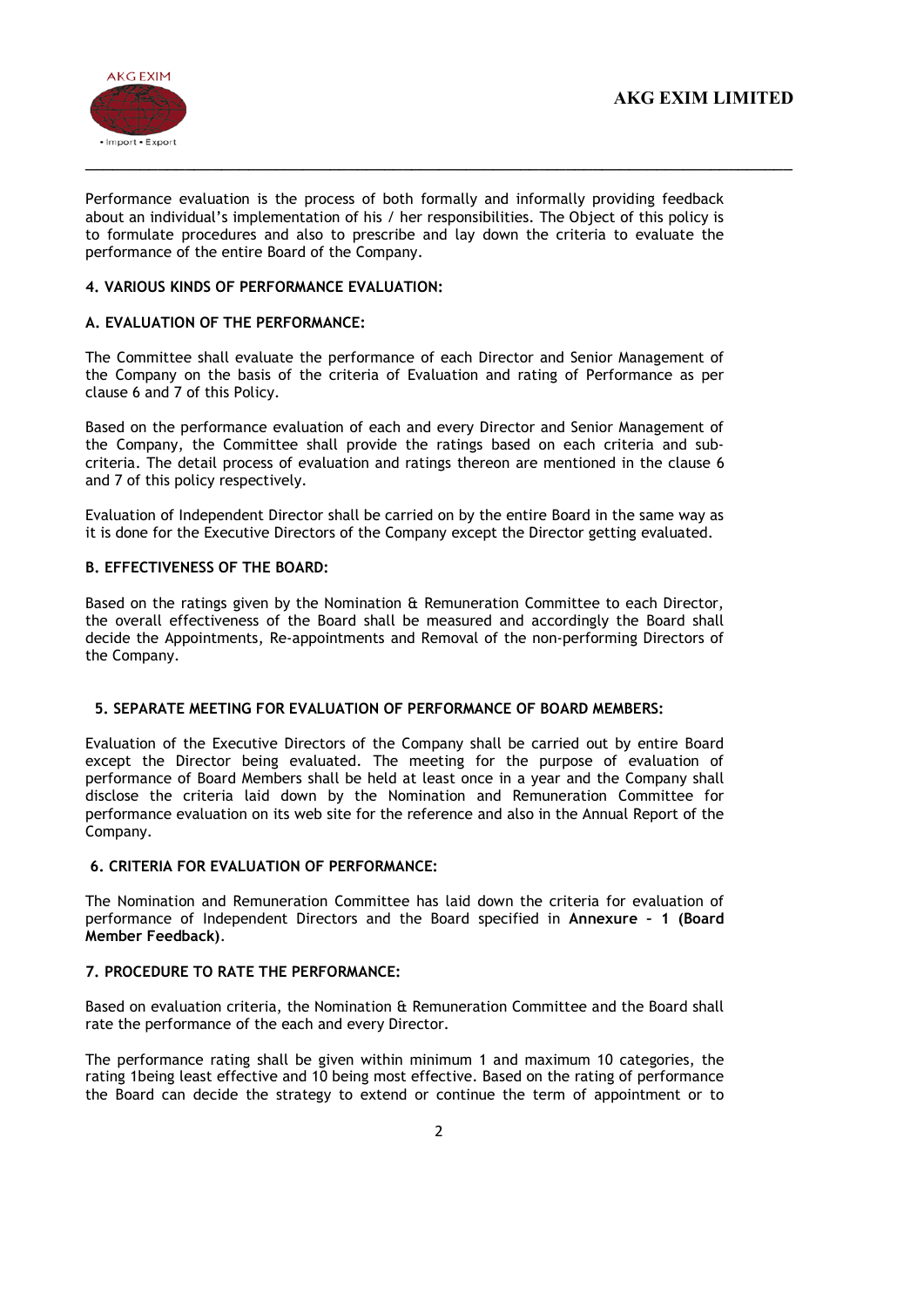

introduce new candidate as a member of the Board or Retirement of the member based on his/her performance rating as to create and maintain the most effective and powerful top level management of the Company for its future growth, expansion, diversification and also to maximize the returns on investments to the stakeholders of the Company.

# 8. AMENDMENTS:

The Company reserves its right to amend or modify this Policy as may be considered appropriate at any time.